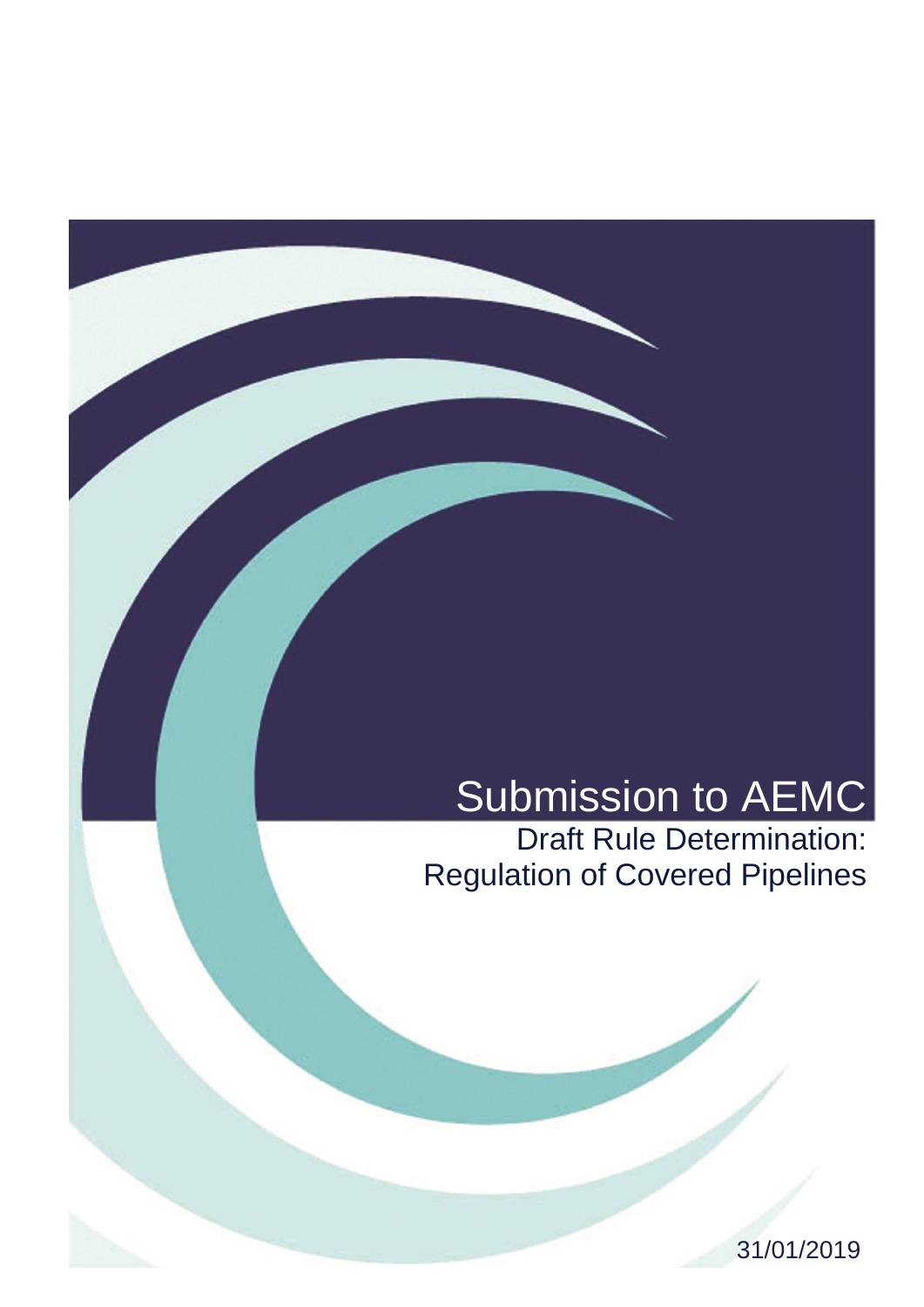## **APGA Submission to AEMC Draft Rule Determination National Gas Amendment (Regulation of Covered Pipelines) Rule 2019**

## **Introduction**

The Australian Pipelines and Gas Association (APGA) welcomes the opportunity to comment on the Australian Energy Market Commission's (AEMC) Draft Rule Determination. We also appreciate the AEMC's constructive and consultative approach to what has been a lengthy and complex review process.

APGA is the peak body representing the owners and operators of Australasia's gas pipeline infrastructure. Our member businesses deliver all of the gas used in Australia. The regulatory framework which applies to gas transmission pipelines is critical to maintaining the attractiveness of the pipeline sector as a destination for investment. Gas transmission pipelines are capital intensive investments that are built to provide location specific gas transportation and storage services. The success of any pipeline investment is reliant on a strong gas market and the success of its customers businesses. It is in the interests of gas transmission businesses to work with customers to deliver affordable, tailored services that contribute to the success of each customer's business.

## **Key Issues**

- APGA notes the Draft Rule Determination relating to the regulation of covered pipelines, and finds it broadly consistent with the relevant recommendations in the AEMC Final Report on the Review into the scope of economic regulation applied to covered pipelines ('AEMC Final Report').
- APGA considers the relevant policy positions described in the AEMC Final Report to be accepted policy and is not seeking to re-argue them in this submission. Rather, our focus is on ensuring that the proposed rules are practical to implement as drafted. Accordingly, we have very few comments to make at this stage in the process.

### **Extensions and expansions**

- Consistent with the AEMC Final Report, the Draft Rule treats all future pipeline extensions and expansions as indistinct from the relevant covered pipeline – thereby applying either light or full regulation as per the original pipeline. This removes the regulator's discretion to exclude expansions from light regulation pipelines.
- APGA has no concerns with the proposal as it applies to pipeline extensions, but notes that more work is required in relation to uncovered expansions to covered pipelines. It is our understanding that this issue will be addressed as part of the COAG Regulation Impact Statement (RIS) to consider and develop further options for rule and law changes that is expected to be developed in 2019.

### **Determining efficient costs**

• APGA notes that the draft rule clarifies the assessment criteria for capital expenditure, cost allocation requirements and non-tariff terms and conditions. APGA is comfortable with the proposals as drafted, but also notes that this section has significant commercial implications for transmission service providers.

### **Negotiation and Information**

• APGA notes that the draft rule includes measures to strengthen information reporting obligations on full and light regulation pipelines. For example, the draft amendments extend Bulletin Board reporting to all covered transmission pipelines and they also require financial information, similar to that for nonscheme pipelines under Part 23 of the NGR, to be disclosed on light regulation pipelines.